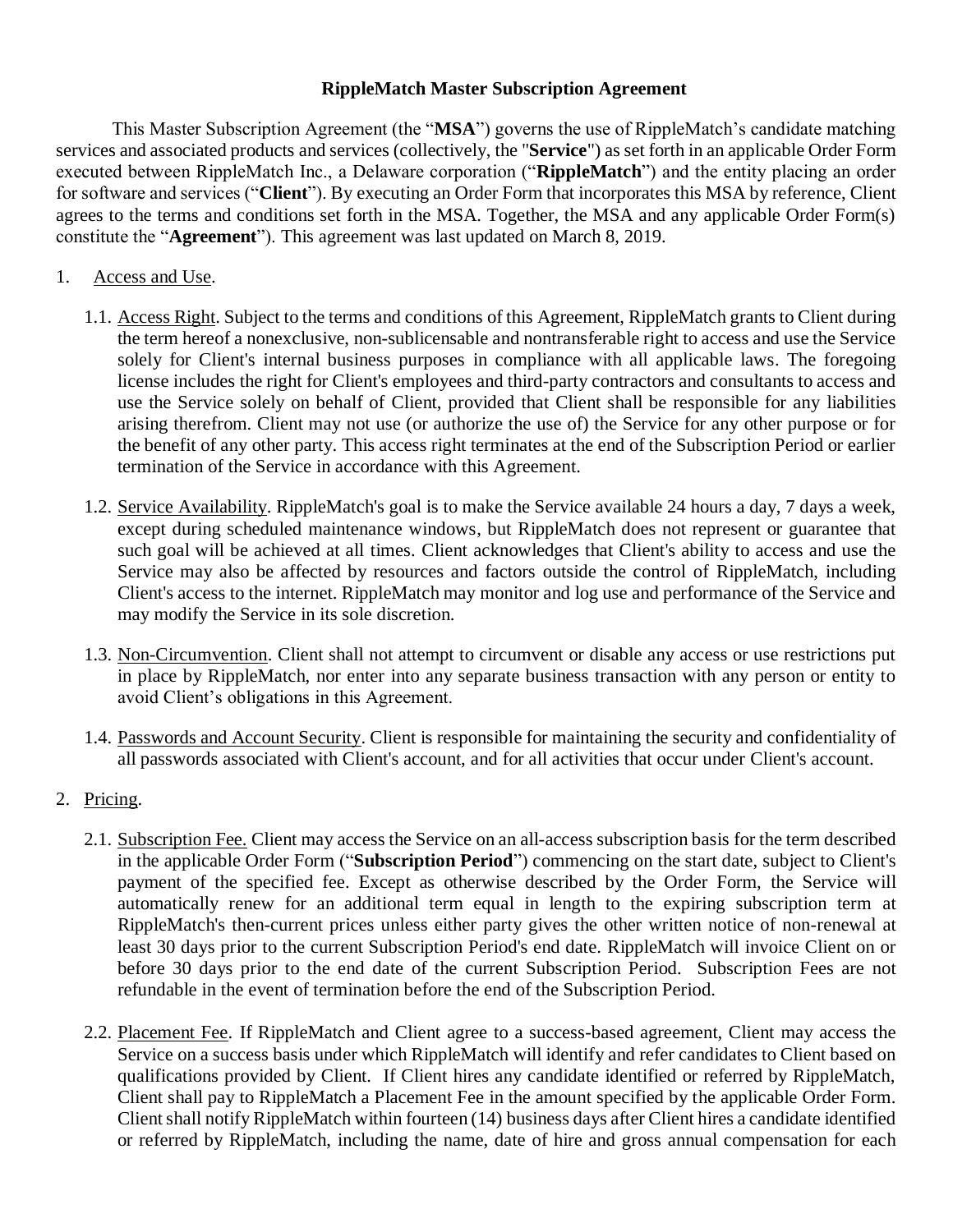such candidate. RippleMatch shall promptly invoice Client for the amount of the Placement Fee. In the event a candidate referred to or identified by RippleMatch has applied to Client directly within thirty (30) calendar days before RippleMatch's referral, Client shall, within three (3) days of receipt of RippleMatch's referral, inform RippleMatch in writing of the time and date of the candidate's direct application. In such case, Client shall not be responsible for payment of a Success Fee. Client's obligation to pay any Success Fee shall survive the termination of this Agreement.

- 2.3. Payment. All invoices shall be delivered to Client via email at the address provided by Client. Client shall pay RippleMatch within 30 days of the invoice date. If Client withholds payment of any amount due under an invoice, RippleMatch may suspend Client's access to and use of the Service until the outstanding balance has been paid in full. RippleMatch will restore access to the Service promptly after all outstanding amounts owed have been paid. The fees payable hereunder exclude all applicable sales, use and other taxes, and Client will be responsible for payment of all such taxes, fees, duties and charges, and any related penalties and interest, that may arise from Client's use of the Service.
- 2.4. Confidentiality. Client shall maintain the privacy and confidentiality of (a) any confidential or proprietary information, source code, software tools, designs, schematics, plans or any other information relating to any technical or marketing or business plan or financial or personnel information relating to RippleMatch, its present or future products, services, sales, suppliers, clients, employees, investors or business, or any similar information and (b) the identity, personal information and resume of any candidate submitted by RippleMatch to Client in the course of provision of the Services ("**Confidential Information**"). If Client is required by a subpoena or court order to disclose Confidential Information, Client shall provide RippleMatch with prior sufficient notice to allow RippleMatch to seek a protective order.
- 3. Intellectual Property Rights.
	- 3.1. Reservation of Rights. All rights not expressly granted herein are reserved by RippleMatch, including, but not limited to, the unrestricted right to grant access to the Service to third parties in any form anywhere. Nothing in this Agreement is intended by the parties to constitute a sale of software.
	- 3.2. Title. The Service (including the software and associated documentation underlying the Service and the candidate information) are the valuable proprietary and trade secret information and property of RippleMatch or its licensors. Title, ownership rights and intellectual property rights, including but not limited to, copyright and patent rights, in the Service, and all derivatives thereof, shall remain with RippleMatch and its licensors. Client will not take any action to jeopardize, limit or interfere in any manner with such ownership or other rights.
	- 3.3. Marks. The trademarks, logos and service marks ("**Marks**") displayed in the Service and on RippleMatch's website are the property of RippleMatch or third parties. Client shall not use any Mark (or allow the use of any Mark by any of Client's third-party contractors or consultants) without the prior written consent of RippleMatch or applicable third-party owner of the Mark.
	- 3.4. Publicity. RippleMatch may include Client's name and corporate logos on its website, client list, corporate brochure and other printed materials.
	- 3.5. Feedback. Client hereby grants RippleMatch the right to use (without charge) any feedback, ideas or other suggestions communicated by Client to RippleMatch.
- 4. No Warranty.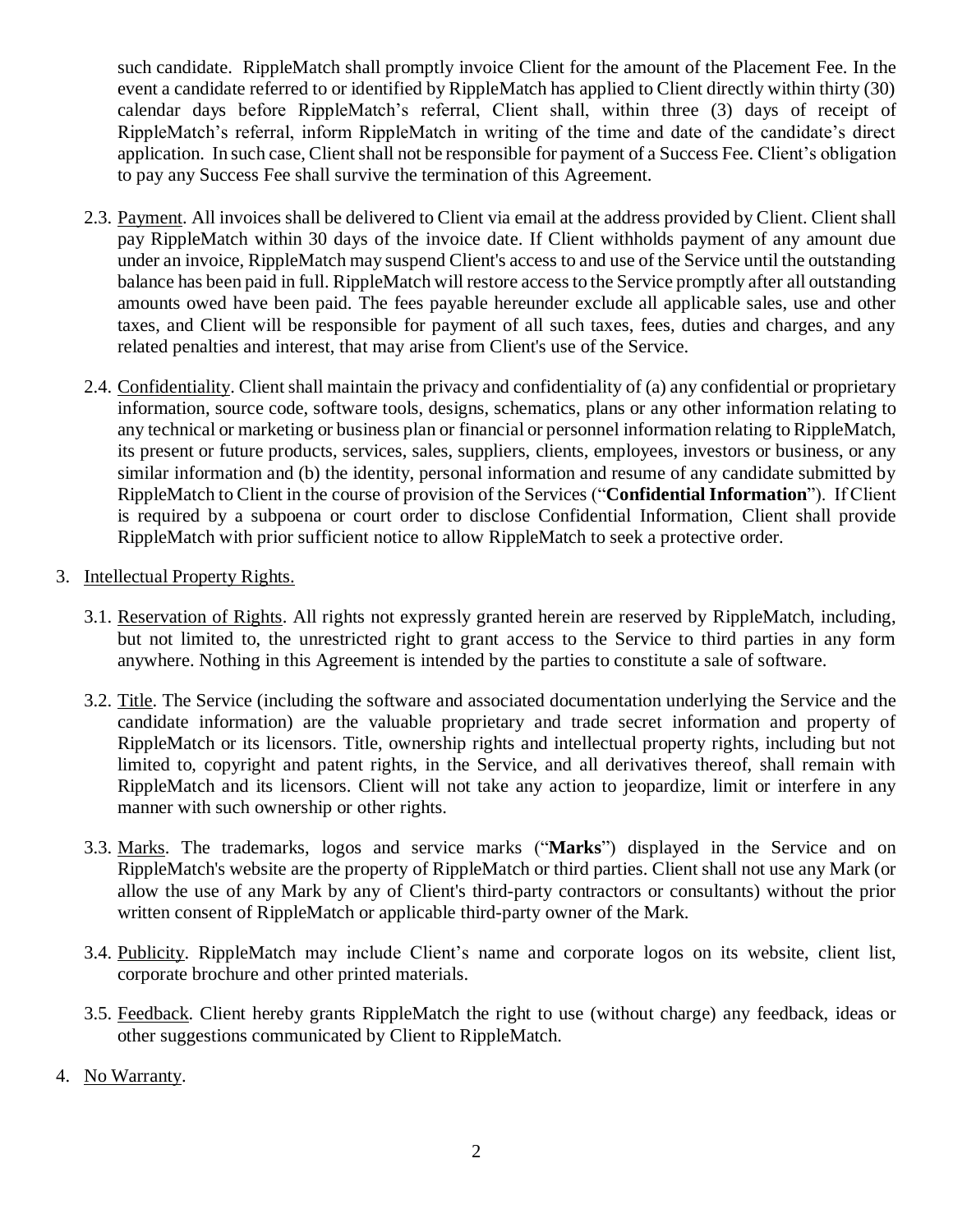THE SERVICE AND ANY RELATED SERVICES ARE PROVIDED ON AN "AS IS" AND "AS AVAILABLE" BASIS, WITHOUT WARRANTY OF ANY KIND, WHETHER WRITTEN OR ORAL, EXPRESS OR IMPLIED. RIPPLEMATCH DISCLAIMS ALL IMPLIED WARRANTIES, INCLUDING BUT NOT LIMITED TO ALL WARRANTIES OF TITLE, NON-INFRINGEMENT, MERCHANTABILITY AND FITNESS FOR A PARTICULAR PURPOSE. RIPPLEMATCH DOES NOT REPRESENT OR WARRANT THAT THE SERVICE WILL MEET CLIENT'S NEEDS OR REQUIREMENTS, THAT ANY INFORMATION OBTAINED THROUGH USE OF THE SERVICE WILL BE ACCURATE OR RELIABLE, THAT USE OF THE SERVICE WILL BE UNINTERRUPTED, TIMELY, SECURE OR FREE FROM ERROR, OR THAT ALL DEFECTS IN THE SERVICE WILL BE CORRECTED.

## 5. Termination.

- 5.1. By Client. Client may terminate this Agreement (and cancel the Service) at any time upon 30 days prior written notice to RippleMatch. Client will not owe any fees for periods subsequent to the effective date of such notice. Any fees paid before termination are not refundable.
- 5.2. By RippleMatch. RippleMatch may terminate this Agreement (and Client's access to the Service) at any time if Client has (i) failed to pay the required fee when due or (ii) committed any other material breach of this Agreement and failed to cure such material breach within 15 days after receiving written notice of such material breach from RippleMatch.
- 5.3. Effects of Termination. Upon the expiration or termination of this Agreement, RippleMatch will disable Client's online access to the Service. Termination of this Agreement will not relieve either party from its obligation to comply with any terms of this Agreement that call for performance prior or subsequent to the termination date of the Service, including Client's obligations of confidentiality and to pay for the Service for periods prior to the termination date, including Placement Fees as contemplated by Section 5.1.
- 6. Risk of Loss and Limitation of Liability.
	- 6.1. Risk of Loss. Client accepts all risk of loss or damage to the computer systems or other devices of Client and of Client's third-party contractors and consultants, or loss of data, which results from or in connection with use of the Service by Client and/or Client's third-party contractors and consultants.
	- 6.2. Limitation of Liability. IN NO EVENT WILL RIPPLEMATCH BE LIABLE FOR ANY LOST PROFITS; LOSS OR CORRUPTION OF DATA; LOSS OR INTERRUPTION OF BUSINESS, GOODWILL OR REPUTATION; OR FOR ANY OTHER CONSEQUENTIAL, INDIRECT, INCIDENTAL OR SPECIAL DAMAGES OF ANY KIND EVEN IF RIPPLEMATCH HAS BEEN ADVISED OF THE POSSIBILITY OF SUCH DAMAGES. IN NO EVENT WILL RIPPLEMATCH'S TOTAL CUMULATIVE LIABILITY UNDER THIS AGREEMENT FROM ALL CAUSES OF ACTION OF ANY KIND, INCLUDING TORT, CONTRACT, NEGLIGENCE AND STRICT LIABILITY, EXCEED THE AMOUNTS PAID TO RIPPLEMATCH BY CLIENT FOR ACCESS TO THE SERVICE DURING THE THREE (3) MONTHS IMMEDIATELY PRIOR TO THE DATE THE CLAIM AROSE. Client acknowledges and agrees that the foregoing limitations of liability are essential elements of the bargain and that in the absence of such limitations, the financial and other terms of this Agreement would be substantially different.
- 7. Indemnification.
	- 7.1. Client acknowledges that by making the Service available, RippleMatch does not assume any responsibility or liability for the risks associated with Client's business. Client shall defend, indemnify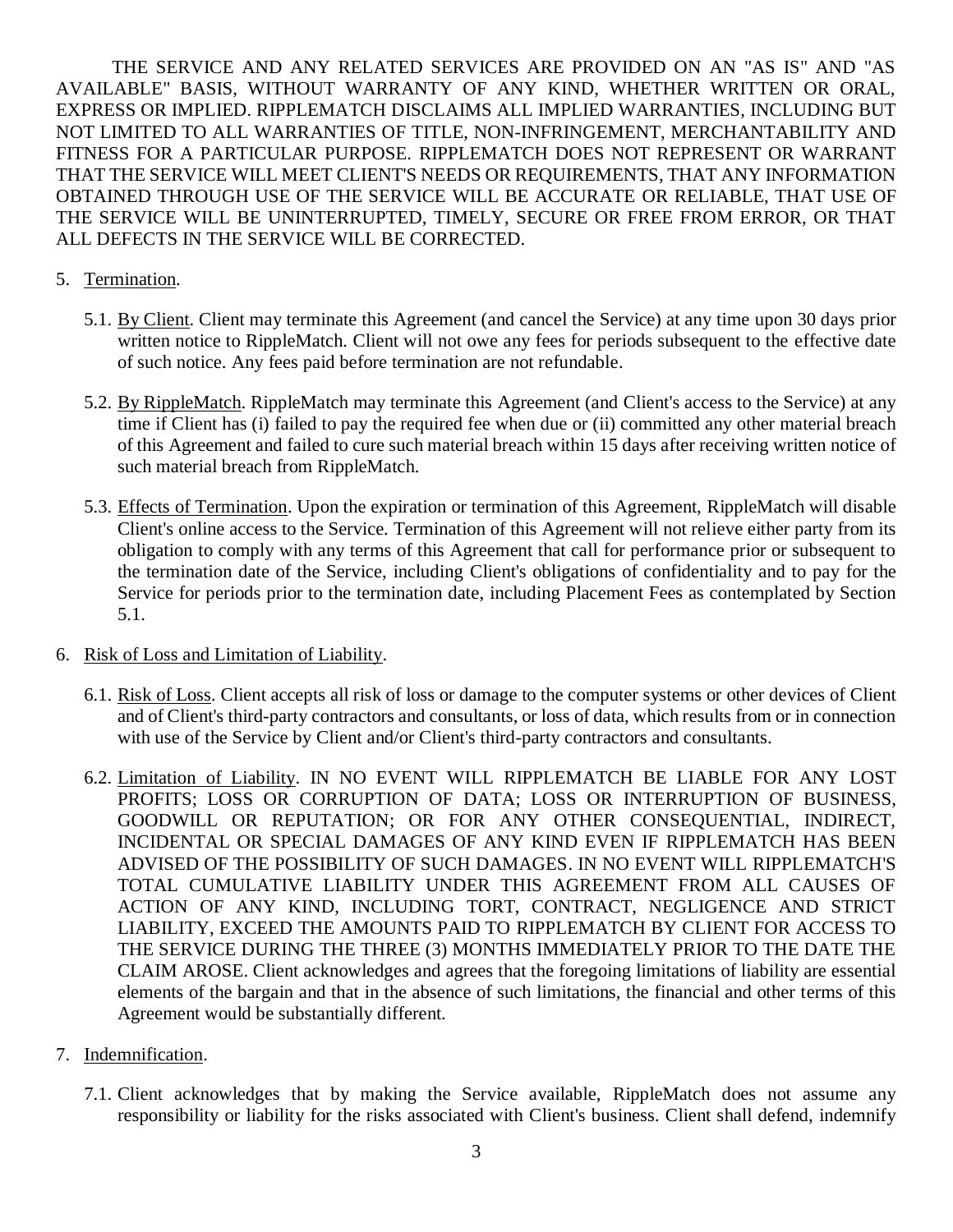and hold harmless RippleMatch and its affiliates, officers, directors, employees, agents and representatives from and against all claims by third parties arising out of or relating in any way to the conduct of Client's business or the use of or inability to use the Service, and all associated losses, costs, damages and settlements, including legal fees and expenses.

- 7.2. RippleMatch shall hold Client harmless from liability to third parties resulting from infringement by the Service of any United States patent or of any copyright or from misappropriation of any trade secret, provided RippleMatch is promptly notified of any and all threats, claims and proceedings related thereto and given reasonable assistance and the opportunity to assume sole control over defense and settlement. RippleMatch will not be responsible for any settlement it does not approve in writing.
- 8. Representations and Warranties.

 Client represents and warrants that (1) it has full authority to execute this Agreement; (2) it shall comply with all laws applicable to the operation of its business and use of the Service including laws relating to nondiscriminatory hiring practices; (3) it is not a party to any contract that would prohibit it from performing its obligations under this Agreement; and (4) it is entering into this Agreement for business purposes and not as a consumer (as that term is defined under state or federal law). Client agrees that it shall at all times treat all candidates with respect, advise candidates in advance if an interview appointment will be missed or needs to be changed, maintain and enforce non-discriminatory hiring and employment practices and non-harassment policies, comply with data protection and privacy laws, and communicate truthfully and transparently with candidates.

## 9. Miscellaneous

- 9.1. Independent Contractors. The relationship of the parties established by this Agreement is that of independent contractors, and not as partners, joint-venturers, co-owners or otherwise as participants in a joint or common undertaking.
- 9.2. Assignments; Successors; Severability; Waivers. Client may not assign or transfer, by operation of law or otherwise, any of its rights or obligations under this Agreement to any third party without RippleMatch's prior written consent. Any attempted assignment or transfer in violation of the foregoing is null and void and a material breach of this Agreement. This Agreement inures to the benefit of RippleMatch and its successors and assigns. If any provision of this Agreement is unenforceable, the remaining provisions will continue in full force and effect. All waivers must be in writing. Any failure to enforce any provision of this Agreement on one occasion will not be deemed a waiver of that or any other provision.
- 9.3. Notices. Any notice given under this Agreement shall be by email and sent to the last address provided in writing by a party to the other party. Notices shall be effective upon receipt.
- 9.4. Governing Law; Venue; Remedies. This Agreement shall be governed by the internal laws of the State of New York excluding its conflict of laws rules. Any dispute arising from or relating to the subject matter of this Agreement shall be subject to the exclusive jurisdiction and venue of the state and Federal courts of New York County, NY. The parties' rights and remedies under this Agreement are cumulative and the parties may obtain injunctive relief.
- 9.5. Construction. The headings of Sections of this Agreement are for convenience and are not to be used in interpreting this Agreement. Any use of "including" shall also be deemed to mean "including without limitation." Any ambiguity in this Agreement shall be interpreted equitably without regard to which party drafted the Agreement or any provision thereof.